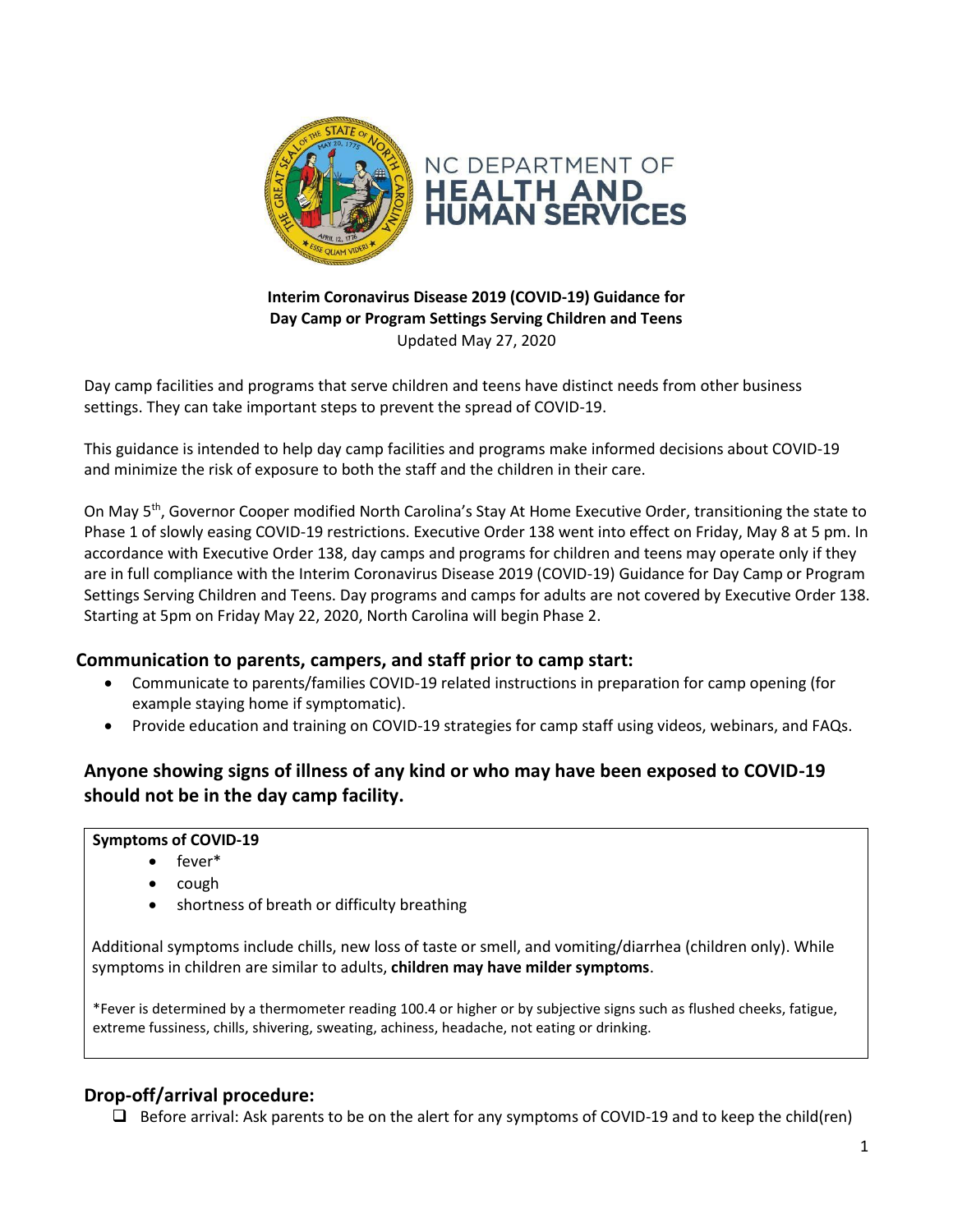home if showing any signs of illness.

- $\Box$  Consider staggering arrival and drop-off times and/or plan to limit direct contact with parents as much as possible.
- $\Box$  Have a staff member greet children outside as they arrive.
	- $\circ$  Designate a staff person to walk children to their room, and at the end of the day, walk them back to their cars.
	- $\circ$  The staff person greeting children should not be a person at higher risk for severe illness from COVID-19.
	- o Staff should monitor and discourage congregation at arrival and drop-off.
- $\Box$  If possible, the same parent or designated person should drop off and pick up the child every day. Avoid designating those considered at high risk such as grandparents over 65 years of age.
- $\Box$  Hand hygiene stations should be set up at the entrance of the facility, so that staff and children can clean their hands before they enter. If a sink with soap and water is not available, provide hand sanitizer with at least 60 percent alcohol. Keep hand sanitizer out of children's reach and supervise use.

## **Prevent virus that causes COVID-19 from entering the building:**

- $\Box$  Post thi[s door sign](https://files.nc.gov/ncdhhs/documents/files/covid-19/Camp-Door-Sign-English.pdf) at all entrances to the facility (also available i[n Spanish\)](https://files.nc.gov/ncdhhs/documents/files/covid-19/Camp-Door-Sign-Spanish.pdf).
- $\Box$  Only allow children and staff who are required for daily operations and ratio inside the camp facilities.
- ❑ Restrict counselors to one room with one group of children. To reduce the number of people coming in and out of rooms, limit the use of "floater" counselors to one per room to provide coverage for staff at meal time and breaks.
- ❑ **(Requirement) Conduct a daily health screening on all individuals who are entering the building (see page 6). This screening will exclude individuals who are in any one of these four categories:**
	- **1. Person is showing any of the symptoms of COVID-19**
	- **2. Person thinks they could have COVID-19**
	- **3. Person has tested positive for COVID-19**
	- **4. Person is awaiting the results of testing for COVID-19**
- ❑ Exclude children and staff who share a home (including siblings) or who have been in close contact with anyone in the four categories above.
- $\Box$  Support staff to stay at home as appropriate with flexible sick leave and paid leave policies.

# **People who may be at higher risk of severe illness from COVID-19:**

- ❑ People aged 65 years and older
- $\Box$  People of all ages with underlying medical conditions, particularly if not well controlled, including:
	- o People with chronic lung disease or moderate to severe asthma
	- o People who have serious heart conditions
	- o People who are immunocompromised
	- o Many conditions can cause a person to be immunocompromised, including cancer treatment, smoking, bone marrow or organ transplantation, immune deficiencies, poorly controlled HIV or AIDS, and prolonged use of corticosteroids and other immune weakeningmedications
	- o People with severe obesity (body mass index [BMI] of 40 or higher)
	- $\circ$  People with diabetes, chronic kidney disease undergoing dialysis, or liver disease
	- $\circ$  Please note that people who are pregnant have been known to be at higher risk of severe viral illness, however, to date data on COVID-19 has not shown increased risk
- $\Box$  Staff concerned about being at higher risk should discuss with their supervisor. They may want to speak with their medical provider to assess their risk.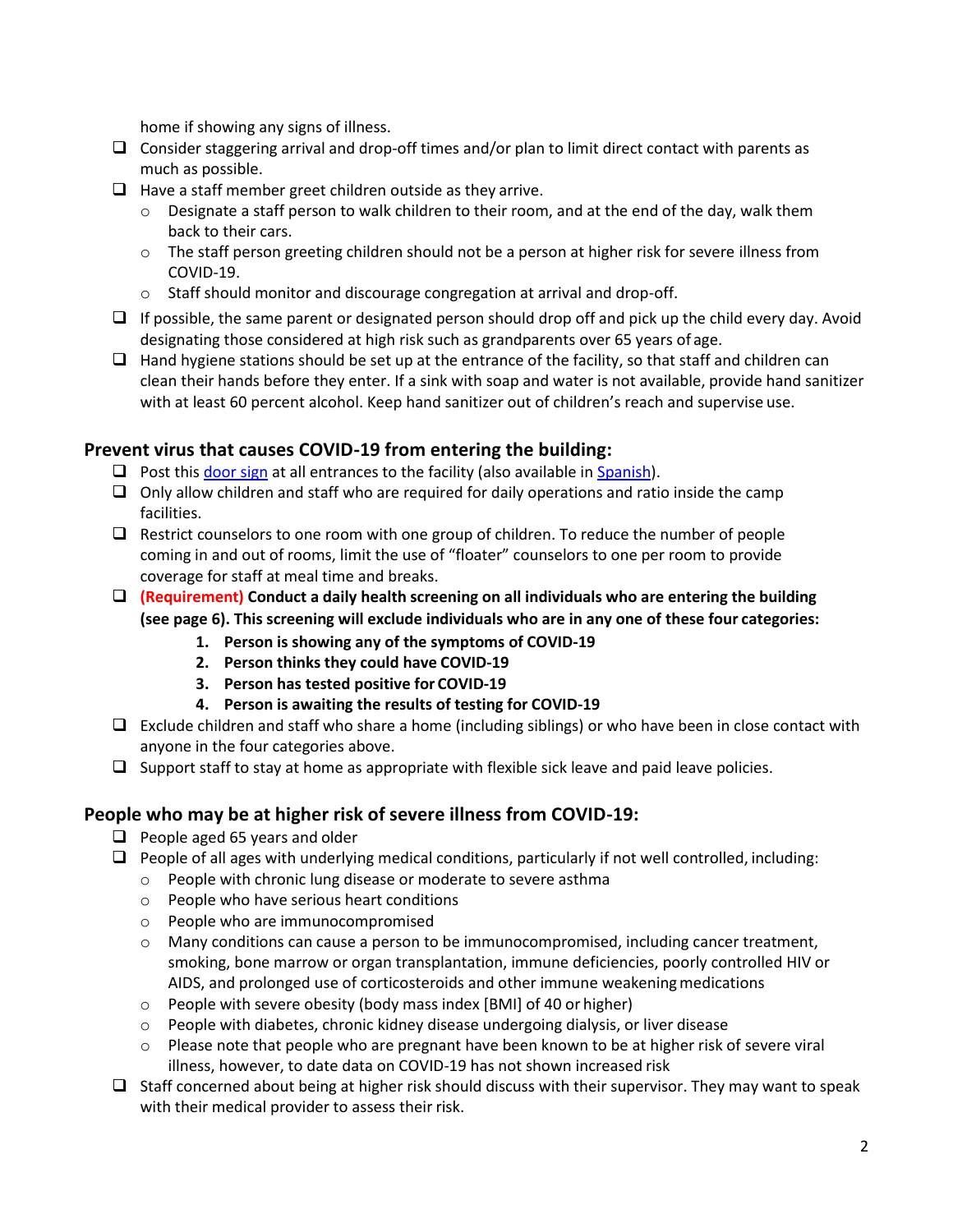## **Preventing the spread of the virus in the camp/program facility:**

- ❑ Follow [social distancing strategies.](https://www.cdc.gov/coronavirus/2019-ncov/community/schools-childcare/guidance-for-childcare.html#SocialDistancing)
	- o As much as possible, have campers stay 6 feet apart.
	- $\circ$  Post signage and other messaging to remind campers and staff of physical distancing.
	- $\circ$  Waiting areas should have 6 feet spacing markings. Floors should be marked to remind campers and staff to stay 6 feet apart.
	- o If possible, day camp classes should include the same children in the group each day and the same day camp providers.
	- o Keep each group of children in a separate room.
	- $\circ$  Limit the mixing of children (e.g., staggering playground times, keeping groups separate for activities such as art and music).
	- o No all camp assemblies or field trips.
	- o When eating meals, keep camp groups separated rather than having all campers eat meals together.
	- $\circ$  Do not allow sports or activities in which participants cannot maintain social distancing of more than 6 feet apart. Examples of activities that would not be permitted include (but are not limited to) basketball, football, and wrestling.
	- o Spectators may watch outdoor camp activities as long as they are maintaining social distancing of at least 6' apart.
	- o If possible, arrange for administrative staff to telework from their homes.
- $\Box$  Follow proper hand hygiene guidance for **adults** an[d children](http://healthychildcare.unc.edu/files/2018/09/Child-Handwashing-Poster-Eng-Sp.pdf) such as washing hands frequently with soap and water for at least 20 seconds (about as long as it takes to sing "Happy Birthday" twice). In addition to usual handwashing, make sure to wash hands:
	- o upon arrival in the morning
	- o before and after eating meals and snacks
	- $\circ$  after blowing noses, coughing, or sneezing or when in contact with body fluids
	- o after toileting
- ❑ Ensure ventilation systems operate properly and increase circulation of outdoor air as much as possible by opening windows and doors, using fans, or other methods. Do not open windows and doors if they pose a safety or health risk to people using the facility.
- $\Box$  Follow cloth face coverings guidelines:
	- $\circ$  When feasible, staff members should wear cloth face coverings when in the day camp facility and when unable to maintain at least six feet distance outdoors.
	- o Campers should wear face coverings if it is determined they can reliably wear, remove, and handle masks following CDC guidance throughout the day.
	- $\circ$  Cloth face coverings should NOT be put on babies and children under the age of 2 because of danger of suffocation.
	- $\circ$  Camps should provide information on proper use, removal, and washing of cloth face coverings to staff and campers.
	- o Follow [CDC Guidance](https://www.cdc.gov/coronavirus/2019-ncov/prevent-getting-sick/diy-cloth-face-coverings.html) for wearing cloth face coverings.
- ❑ Avoid touching eyes, nose, and mouth.
- ❑ Cover coughs and sneezes with a tissue or an elbow.
- $\Box$  If meals are typically served family-style, plate each child's meal to serve it so that multiple children are not using the same serving utensils.
- ❑ Hand sanitizing products with 60 percent alcohol may be used in lieu of handwashing when outdoors if hands are washed upon returning indoors. Hand sanitizer must be stored out of reach of children when not in use.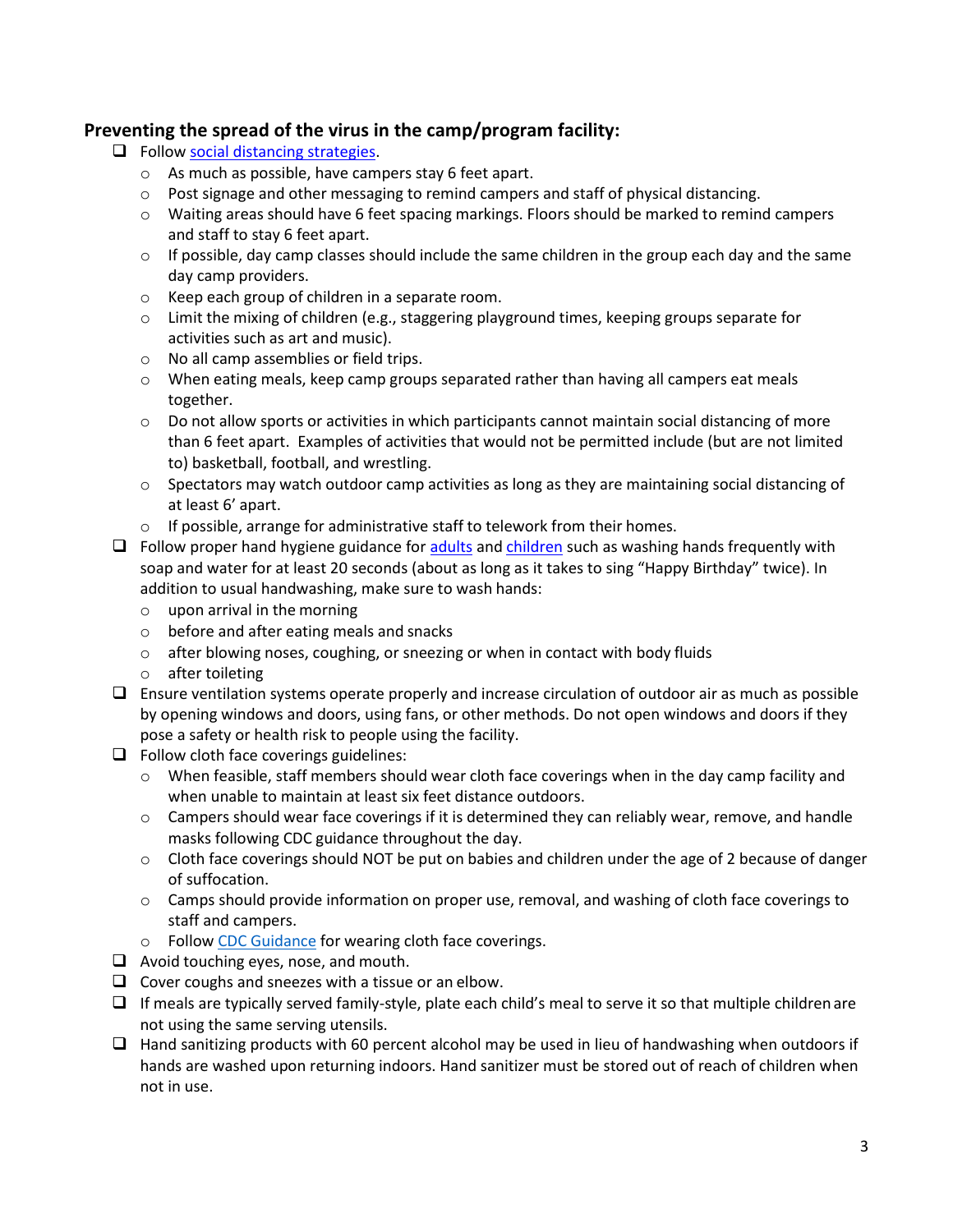## **Sanitation and hygiene practices:**

- ❑ **(Requirement) Follo[w NCDHHS Environmental Health Section guidance f](https://ehs.ncpublichealth.com/docs/covid19/ChildCareandSchoolGuidance-COVID-19-03202020.pdf)or cleaning and disinfection recommendations.**
- ❑ **(Requirement) Use an [EPA-registered disinfectant that is active against coronaviruses](https://www.epa.gov/pesticide-registration/list-n-disinfectants-use-against-sars-cov-2) and follow manufacturer's instructions for use and contact time. Clean and disinfect frequently touched surfaces throughout the day and at night. Remember items that might not ordinarily be cleaned daily such as doorknobs, light switches, countertops, chairs, cubbies, and playground structures.**
- ❑ Toys and other items that cannot be cleaned and sanitized/disinfected should not be used. (Children's books are not considered a high risk for transmission and do not need additional cleaning or disinfection)
- ❑ Clean and disinfect shared tools, supplies, and equipment.
- ❑ Allow time for cleaning between activities.
- $\Box$  Minimize use of shared supplies and label individual supplies and items.
- ❑ Routinely check and refill/replace hand sanitizer at entries, soap, and paper towels in bathrooms.
- ❑ Provide alcohol-based hand sanitizer with 60% alcohol at every entrance, exit, in cafeteria, and each classroom if supplies are available.
- □ Incorporate bathroom breaks and handwashing breaks.

#### **Children or staff who develop symptoms during the day:**

- ❑ **(Requirement) If a child or staff member develops any symptoms of COVID-19, send them and any family members home as soon as possible.**
- ❑ While waiting for a sick child to be picked up, staff should stay with the child in a room isolated from others. If the child has symptoms of COVID-19, staff should remain as far away as safely possible from the child (preferably, 6 feet) while maintaining visual supervision. Staff should wear a cloth face covering. If tolerated, the child should wear a cloth face covering also.

#### **Advise those who have been excluded:**

For people who think they might have COVID-19 or have **mild symptoms**, the Centers for Disease Control and Prevention recommends they stay home and call their doctor for medical advice and if it is recommended they get tested. Learn more in this NCDHHS fact sheet i[n English](http://files.nc.gov/ncdhhs/documents/files/covid-19/C19-PatientGuidance-3.23.20-FINAL--003-.pdf) and [Spanish.](https://files.nc.gov/ncdhhs/documents/files/covid-19/C19-PatientGuidance_3.24.20-SPA.pdf)

Anyone with **more serious symptoms** should seek medical attention immediately, by calling their doctor or 911 right away. More serious symptoms can include trouble breathing, persistent pain or pressure in the chest, new confusion or inability to arouse, bluish lips or face.

**Camps should instruct and enforce that campers and staff who are sick (any fever, respiratory, or gastrointestinal symptoms) or believe they might have COVID-19 should stay home and separate themselves from other people in the home as much as possible.** They should be excluded from the camp until they can answer YES to all the following questions:

- $\checkmark$  Has it been at least 10 days since you first had symptoms?
- $\checkmark$  Have you been without fever for three days (72 hours) without any medicine for fever?
- $\checkmark$  Has it been three days (72 hours) since your symptoms have improved?

Household members and people who have **been in close contact with someone who has had symptoms of COVID-19** should stay home as much as possible for 14 days, monitor themselves for symptoms, and consult with their local health department. Close contact means within six feet for at least 15 minutes. If they start having symptoms of COVID-19, they should take the same steps as above to prevent spreading it.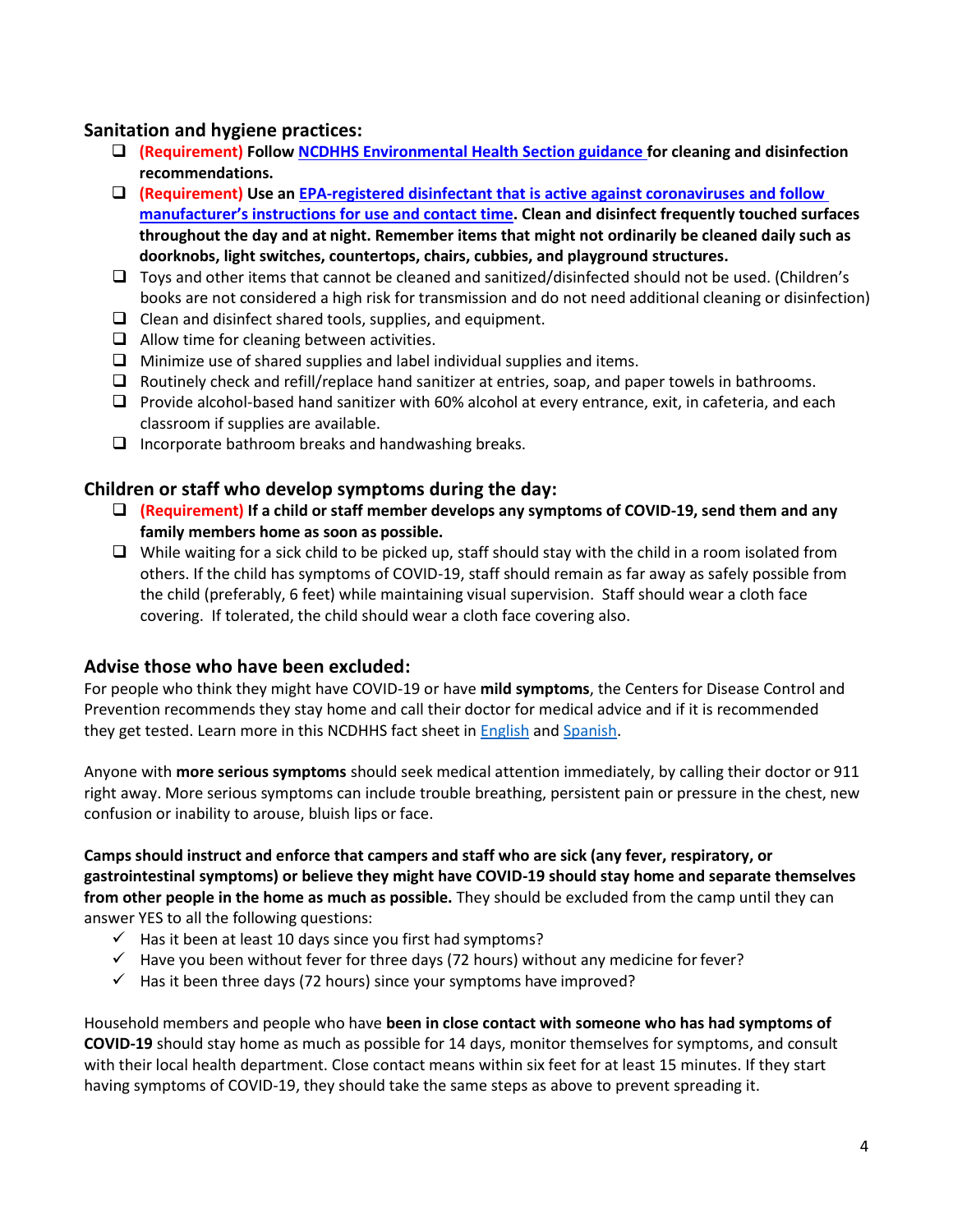## **For facilities planning to reopen after extended closure:**

- Refer to the following CDC guidance:
	- o Guidance for [Schools and Child Care Programs](https://www.cdc.gov/coronavirus/2019-ncov/community/schools-childcare/index.html)
	- o [Reopening Guidance for Cleaning and Disinfecting Public Spaces, Workplaces, Businesses, Schools,](https://www.cdc.gov/coronavirus/2019-ncov/community/reopen-guidance.html)  [and Homes](https://www.cdc.gov/coronavirus/2019-ncov/community/reopen-guidance.html)
- Take steps to [ensure water systems and devices](https://www.cdc.gov/coronavirus/2019-ncov/php/building-water-system.html) are safe to use after a prolonged facility shutdown to minimize the risk of Legionnaire's Disease and other disease associated with water.
- Train all staff and communicate with families on the following:
	- o Enhanced sanitation practices
	- o Social distancing guidelines
	- o Screening practices
	- o COVID specific exclusion criteria
- Make sure adequate supplies are available to meet cleaning requirements.

# **Stay informed:**

- ❑ Stay informed about the COVID-19 outbreak:
	- o North Carolina DHHS [Website](https://www.ncdhhs.gov/divisions/public-health/coronavirus-disease-2019-covid-19-response-north-carolina) | [Facebook](https://www.facebook.com/ncdhhs/) | [Twitter](https://twitter.com/ncdhhs) | [Instagram](https://www.instagram.com/ncdhhs/) | [YouTube](https://www.youtube.com/user/ncdhhs/featured)
	- o North Carolina Governor's Office [Website](https://governor.nc.gov/) | [Facebook](http://www.facebook.com/ncgovernor) | [Twitter](http://www.twitter.com/nc_governor) | [Instagram](https://www.instagram.com/p/B-Mpewdn49M/)
	- o Centers for Disease Control [Website](https://www.cdc.gov/coronavirus/2019-ncov/index.html) | [Facebook](https://www.facebook.com/CDC) | [Twitter](https://twitter.com/CDCgov)
- ❑ Know the signs and symptoms of COVID-19 in [children](https://www.cdc.gov/coronavirus/2019-ncov/faq.html?CDC_AA_refVal=https%3A%2F%2Fwww.cdc.gov%2Fcoronavirus%2F2019-ncov%2Fprepare%2Fchildren-faq.html#COVID-19-and-Children) and [adults. C](https://www.cdc.gov/coronavirus/2019-ncov/prepare/prevention.html)hildren typically have milder disease than adults.
- $\Box$  Plan ahead in case the facility needs to close:
	- o **(Requirement) Consult with your local health department for guidance on cleaning, closure, and potential exposures and suspected cases.**
	- $\circ$  The facility may need to close if the day camp activities cannot safely be provided due to a high number of staff being out of work.
	- $\circ$  Determine how to communicate with staff and families about potential exposures.
- ❑ For more information, use the following resources: [NC COVID-19 website,](https://www.ncdhhs.gov/divisions/public-health/coronavirus-disease-2019-covid-19-response-north-carolina) [CDC COVID-19 website,](https://www.cdc.gov/coronavirus/2019-ncov/index.html) [NC](https://epi.dph.ncdhhs.gov/cd/coronavirus/_Interim%20Guidance%20for%20Environmental%20Cleaning%20for%20Non-Healthcare%20Settings.pdf?ver=1.1) [environmental cleaning guidance, a](https://epi.dph.ncdhhs.gov/cd/coronavirus/_Interim%20Guidance%20for%20Environmental%20Cleaning%20for%20Non-Healthcare%20Settings.pdf?ver=1.1)nd [CDC guidance for schools and childcare](https://www.cdc.gov/coronavirus/2019-ncov/community/schools-childcare/index.html) facilities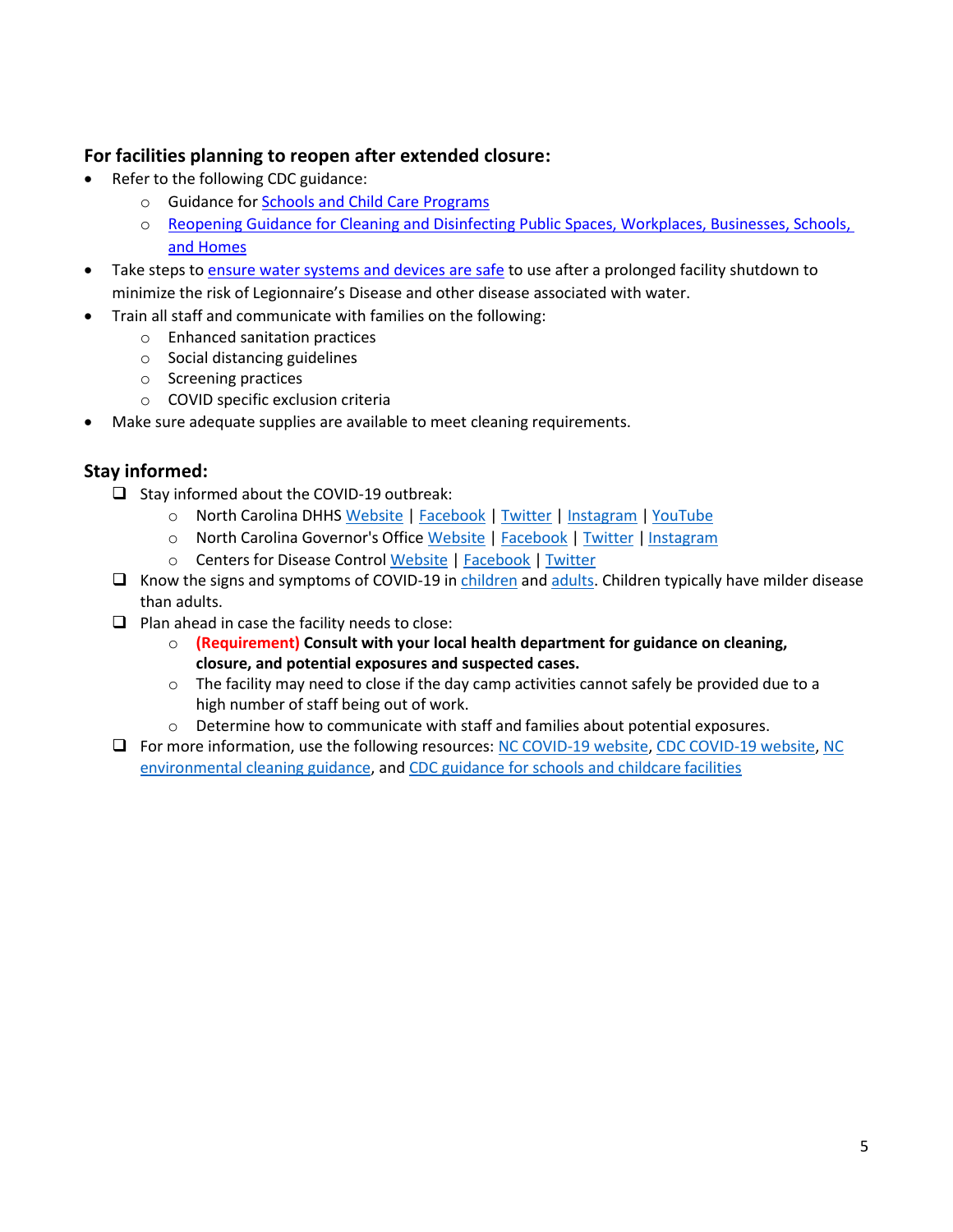# **Daily Health Screening of Staff and Children for COVID-19**

Below is the enhanced screening criteria for use during the COVID-19 outbreak which differs from [standard](http://healthychildcare.unc.edu/resources/communicable-diseases-and-exclusion-from-child-care/) [exclusion criteria. H](http://healthychildcare.unc.edu/resources/communicable-diseases-and-exclusion-from-child-care/)owever, standard exclusion criteria must still be followed as applicable.

The person doing screenings should maintain a six-foot distance while asking questions. Ask each staff person and person dropping off children the following questions before they enter the facility. Exclude anyone who answers YES to the following questions:

# **Ask everyone who enters the building:**

- ❑ **Do you or do any of the children you are dropping off have a fever\*, cough, shortness of breath or difficulty breathing, chills, new loss of taste or smell (vomiting or diarrhea, children only)?**
- ❑ **Have you or any of the children you are dropping off:**
	- o **Had any of these symptoms since last time you were last here?**
	- o **Been in contact with anyone with fever\*, cough, shortness of breath or difficulty breathing, chills, new loss of taste or smell (vomiting or diarrhea, children only) since the last time you were here?**
	- o **Potentially been exposed\*\* to COVID-19 or have reason to believe you/theyhave COVID-19?**

\*Fever is determined by a thermometer reading 100.4 or higher or by subjective signs such as flushed cheeks, fatigue, extreme fussiness, chills, shivering, sweating, achiness, headache, not eating or drinking. \*\*Exposure is sharing a household or having close contact with anyone with COVID 19 or has symptoms of COVID 19.

# **Ask staff members:**

# ❑ **Are you concerned about being at higher risk for severe illness from COVID-19?**

Staff who are over 65 years of age or have serious underlying medical conditions might be at higher risk for severe illness from COVID-19. Staff who are pregnant are known to be at risk with severe viral illness, however, to date data on COVID-19 has not shown increased risk. Speak to your supervisor if you are concerned. Talk with your medical provider to assess your risk and determine if you should work.

# **Screen children and staff by:**

- ❑ Making a visual inspection of the person for signs of infection such as flushed cheeks, fatigue, or irritability.
- ❑ Optionally, choosing to conduct temperature screening using the protocol below.

Health screenings should be repeated periodically throughout the day on staff and children to check for new symptoms developing.